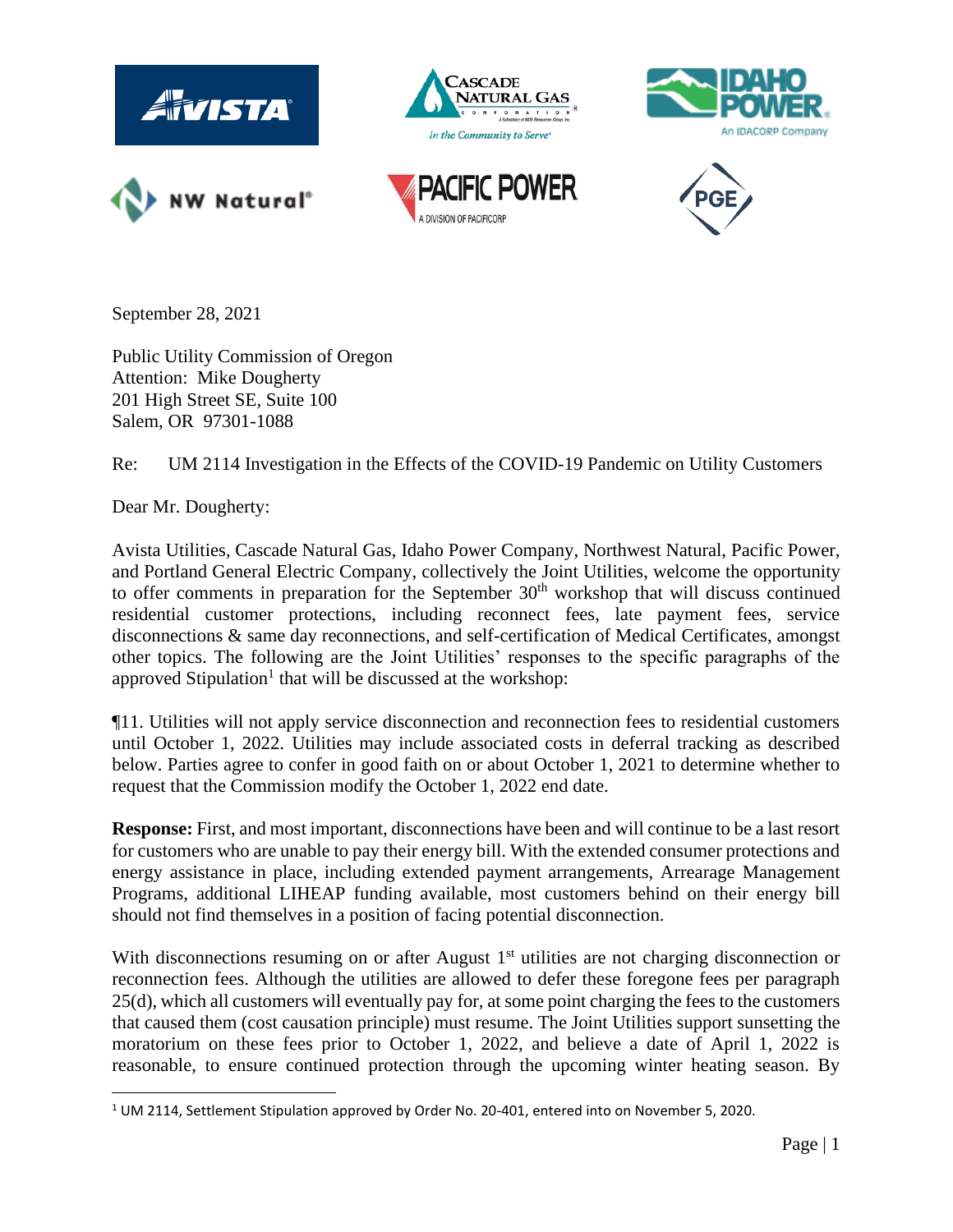waiting until October 1, 2022 to resume charging these fees, it continues to add cost pressure to all other customers.

¶12. Utilities will not accrue and collect late payment fees, interest, and penalties for all residential customers retroactive to the date of the start of the Utility's disconnect moratorium and through October 1, 2022. Utilities may include associated costs in deferral tracking as described below. Parties agree to confer in good faith on or about October 1, 2021 to determine whether to request that the Commission modify the October 1, 2022 end date.

**Response:** Similar to the response to paragraph 11 above, the collection of late payment fees, interest, and penalties must resume at some point. The Joint Utilities support not resuming charging these fees until after the winter heating season on April 1, 2022. By waiting until October 1, 2022 to resume charging these fees, it continues to add cost pressure to all other customers.

¶13. Service disconnections for non-payment will be limited between the hours of 8:00 a.m. and 2:00 p.m. to facilitate responsive, same-day reconnection of service through October 1, 2022. Utilities will endeavor to reconnect customers on the same day of disconnections if opportunity and time allows for same day reconnections. Parties agree to confer in good faith on or about October 1, 2021 to determine whether to request that the Commission modify the October 1, 2022 end date.

**Response:** The Joint Utilities support the continuation of this customer protection through October 1, 2022.

¶16. The Utilities will allow initial self-certification of customer medical certificates when a medical certificate is required and allow customers two months to submit confirming certification from a qualified medical professional through October 1, 2022. The Parties agree to confer in good faith on or about October 1, 2021 to determine whether to request that the Commission modify the October 1, 2022 end date.

**Response:** The Joint Utilities support the continuation of this customer protection through October 1, 2022.

The Joint Utilities look forward to participating in the upcoming workshop.

Sincerely,

*/s/Shawn Bonfield* Shawn Bonfield Sr. Manager of Regulatory Policy & Strategy Avista Utilities

*/s/Mike Parvinen* Mike Parvinen Manager, Regulatory Affairs Cascade Natural Gas

*/s/Connie Aschenbrenner* Connie Aschenbrenner Rate Design Manager Idaho Power

*/s/Natasha Siores* Natasha Siores Manager, Rates & Regulatory Affairs Northwest Natural Gas